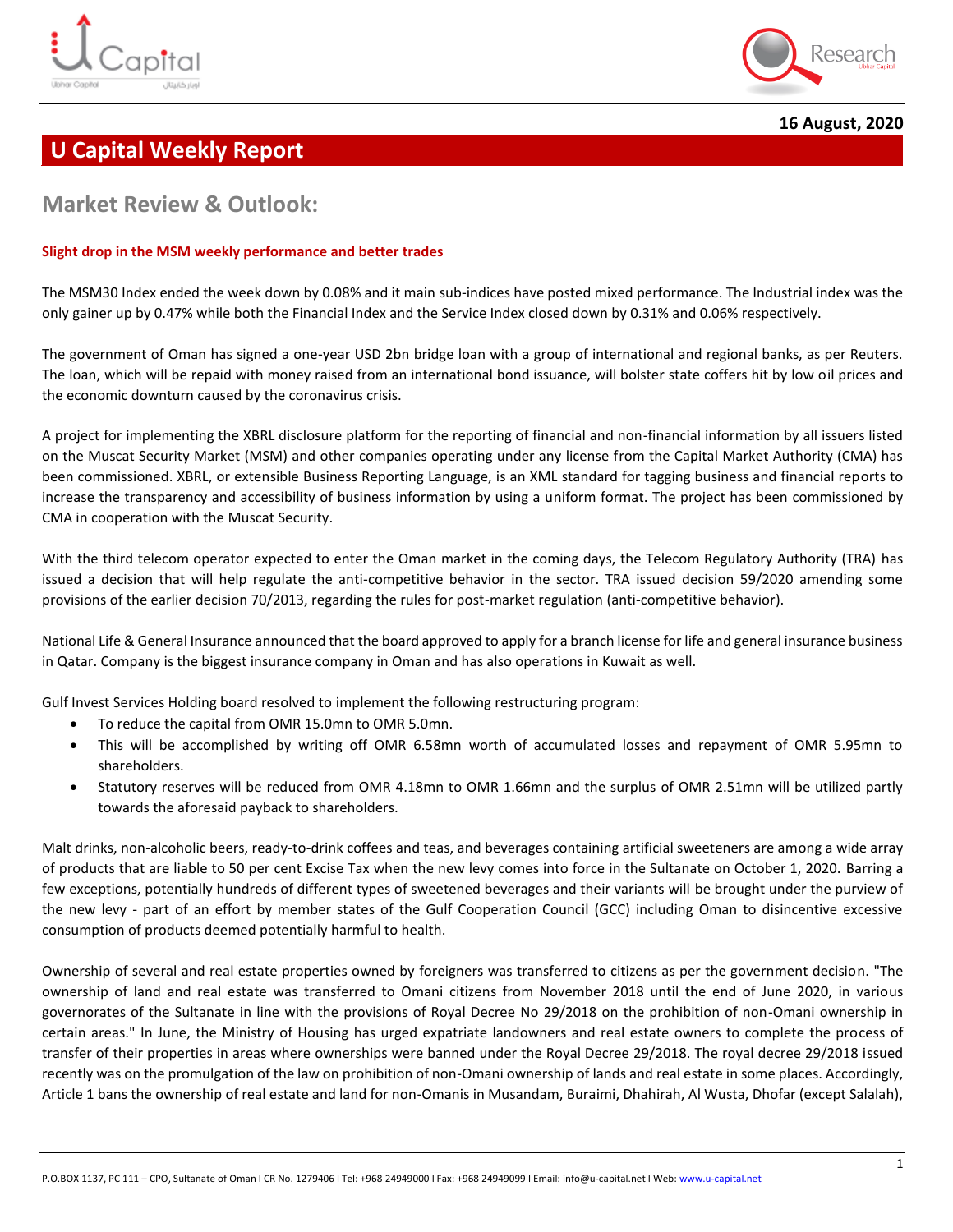



Liwa, Shinas, Masirah, Jebel Akhdar and Jebel Shams, any mountains and islands of strategic importance that are situated near palaces, security and military apparatus and ancient archaeological lanes determined by the competent authorities.

As per Oman Observer, subsidy handed out by Omani government soared to OMR 1.031bn last year, up from OMR 937.9mn a year earlier, according to figures released by the National Centre for Statistics and Information (NCSI). Significantly, the power and water sector remained a major beneficiary of government subsidy, receiving a total of OMR 600mn in funding support last year, up from OMR 477mn in 2018. Operational subsidies provided to a number of government companies climbed to OMR 190mn last year, versus OMR 143mn a year earlier. Support for Omani nationals receiving subsidized motor and marine fuel nearly doubled to OMR 39.9mn last year, up from OMR 20mn in 2018. Adding to the subsidy burden was the cost of providing low-interest housing development loans to underprivileged sections of the community. Subsidy paid towards certain food commodities totaled OMR 2.9mn, down from OMR 4.8mn in 2018.

CMA Oman recently issued the detailed report for the insurance sector of Oman. As per the report, overall premiums of the sector rose by 5% to OMR 486mn in 2019 compared to OMR 463mn in 2018. Premiums of the health sector rose by 11.7% to OMR 170mn in 2019 compared to OMR 152mn in 2018. While premiums of the motor segment dropped by 10.5% to OMR 130mn compared to OMR 145mn in 2018. Following pie chart details the market share of the insurance companies as per premiums as of 2019.



*Source: CMA* 

The total number of small and medium enterprises (SMEs) at the end of June 2020 was 44,448, which is an increase by 11.7% compared to the same period of 2019. Among the governorates, Muscat topped the list with 34% SMEs registered till April 2020, followed by North Al Batinah with 16%, A'Dakhiliyah with 13%, Dhofar with 8%, and the rest of governorates with 29%. The Governorate of Muscat had 14,983 SMEs registered at the end of June 2020, followed by North Al Batinah with 7,027, A'Dakhiliyah with 5,622, Dhofar with 3,729, SouthAl Batinahwith 3,298, and North A'Sharqiah with 3,015 SMEs registered. This was followed by A'Dhahirah with 2,637 SMEs, SouthA'Sharqiah with 2,533 SMEs,and Al Buraimi with 934 SMEs registered.

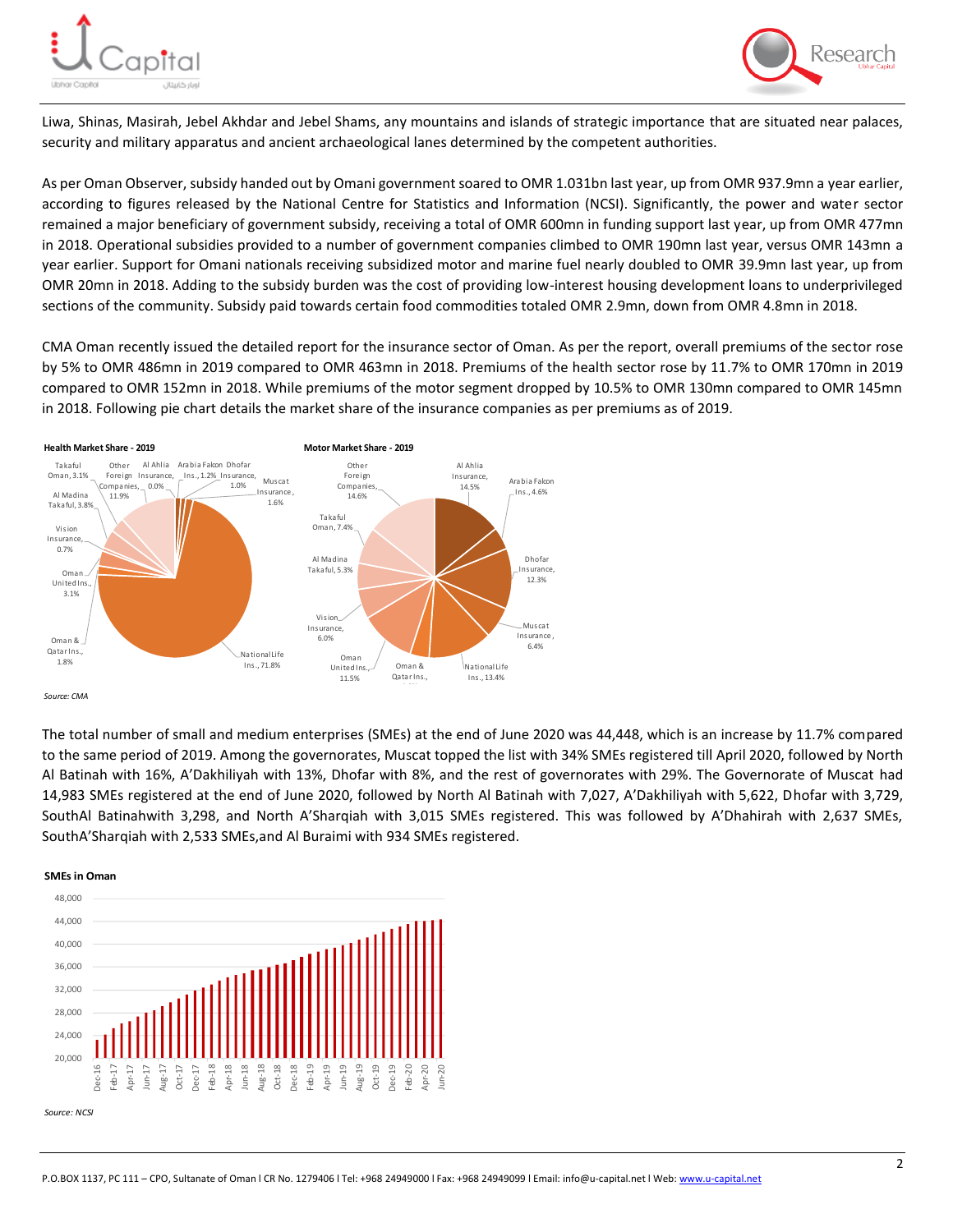



Oman unemployment rate stood at 2.8% in June 2020 compared to 2.1% in May 2020 and 2.8% in December 2019. Unemployment amongst female stood at 10.8% while the same amongst male stood at 1.1% in June 2020. Amongst the age group, 15-24 recorded the highest unemployment at 8.4%, followed by 6.4% for the age group 25-29 and 2.4% for the age group 30-34. In terms of Unemployment by educational status, highest was at 11.4% for the people with university degree.

#### **Unemployment Rate - %**



#### *Source: NCSI*

GCC recorded net foreign inflows of USD 177.9mn in July, lower from USD 1.30bn a month earlier. YTD inflows in GCC amounted to USD 1,816mn. In July, KSA, Kuwait & Qatar witnessed net inflows while Oman, Dubai and Abu Dhabi recorded outflows. Overall YTD, Saudi Arabia and Qatar have positive flows while the remaining are in negative territory. Saudi Arabia YTD inflows are at USD 3.02bn while that of Qatar are at USD 28mn.



*Source: GCC Bourses*

GCC countries continued with their support plans against COVID and low oil prices:

- Kuwaiti government will stand guarantor for up to 80% of funding provided to those businesses affected by the COVID-19 outbreak, without calling interest of returns. The package totals KWD 3bn. This is as per the draft law put together by the fatwa and legislative department at the Ministry of Justice. It also features some changes to the bill proposed by the High Steering Committee for Economic Stimulus. Clients who default between the date of the loan request and December 31 will not be able to benefit from this relief package. Under the bill, offenders will face jail terms of between two and five years, a fine of 10,000 dinars or both. In the event that the client falters for 90 days, the state will cease to bear the costs from the date of noncompliance, according to the draft law.
- The Central Bank of the UAE on Saturday temporarily relaxed the net stable funding ratio (NSFR) and the advances-to-stable resources ratio (ASRR) for local and foreign banks to provide them with enhanced flexibility and capacity to support the economy and better manage their balance sheets. For the ASRR, banks will be allowed to go above the 100% threshold, but not higher than 110%. These measures will be effective until December 31, 2021. Central bank further clarified that for the purposes of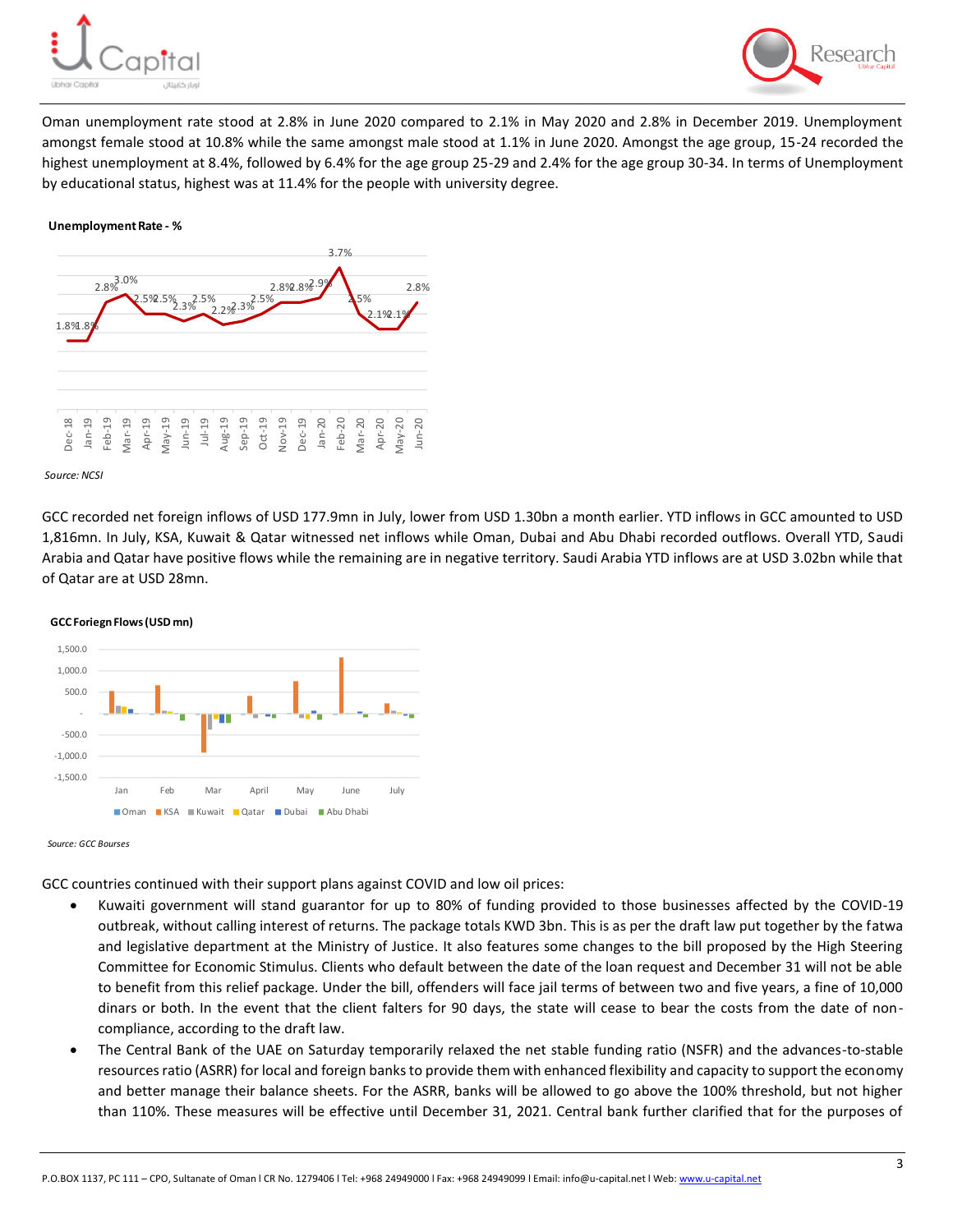



calculating the NSFR and ASRR, its AED 50bn zero-cost funding facility announced in March should be treated as stable funding with a 50% weight, irrespective of its maturity.

The aggregate sales of 17 Saudi cement producers increased 26% to 4.6mn tons in July 2020, compared to 3.6mn tons in the same month last year, data issued by Yamama Cement Company showed. Fourteen cement producers reported higher sales, topped by Al-Jouf Cement Co. with a year-on-year (YoY) surge of 87% in July. It was followed by United Cement Co. with (+67% YoY). The remaining three market players, posted lower sales. Northern Region Cement Co. took the first place with a decline of 39% YoY, followed by Riaydh Cement Co. and Eastern Province Cement Co. with 7% and 6% YoY, respectively.

#### **Saudi Cement Sales (Tons)**



*Source: Yamama Cement*

Internationally, UK gross domestic product shrank by 20.4% in the second quarter of 2020, the most since comparable records began in 1955 and compared to market expectations of a 20.5% contraction, a preliminary estimate showed. That was the second consecutive quarterly decline in GDP, officially entering a recession, due to the COVID-19 pandemic and the government measures taken to reduce transmission of the virus. Private consumption accounted for more than 70% of the decline in the GDP, down by 23.1%; there were also notable falls in gross fixed capital formation (-25.5%) and government consumption (-14.0%). Net external demand contributed positively as imports fell more than exports.

### **UK GDP Growth (%)**



*Source: Trading Economics*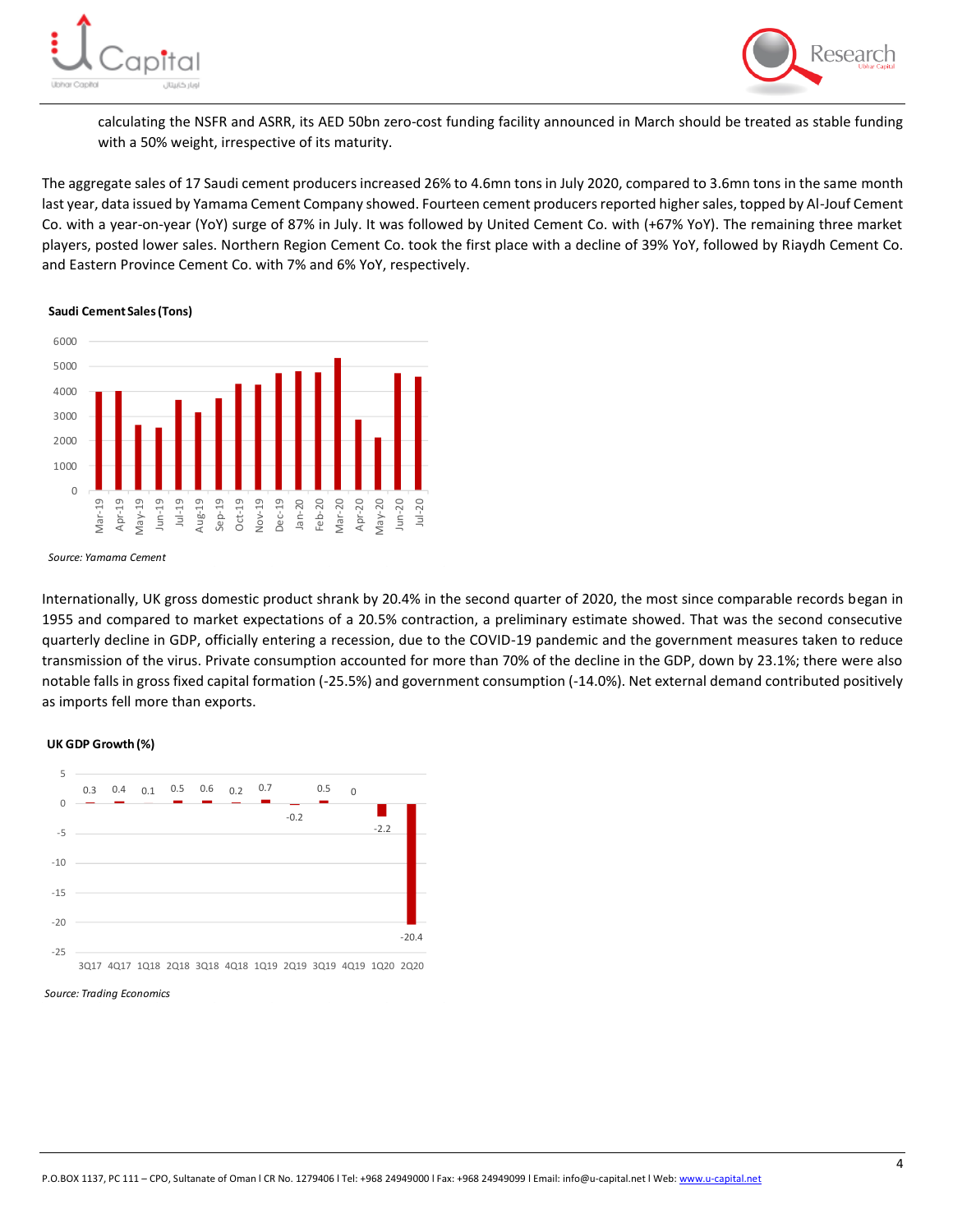



### **Recommendation:**

The global markets witnessed correction last week despite news of vaccine being registered by Russia against COVID-19. We believe the correction was healthy and much needed as markets have continued to rally and investors should get into financially strong scrips at dips.

Regional markets continue to react to financial result announcements as well, with some big names announcing results this week. Many banking sector companies in Kuwait & UAE announced more than 50% drop in half year earnings. However, it did not come with a surprise and most of it was already priced in the stocks.

Locally, government was successful in raising dollars from international market. Which should give confidence to the Omani investors about its future potential.

Also locally, we see companies disclosing their details unaudited results. Some companies also changed their initial numbers. We emphasize on going through financials of the company as they detail about impact of COVID-19 and future outlook.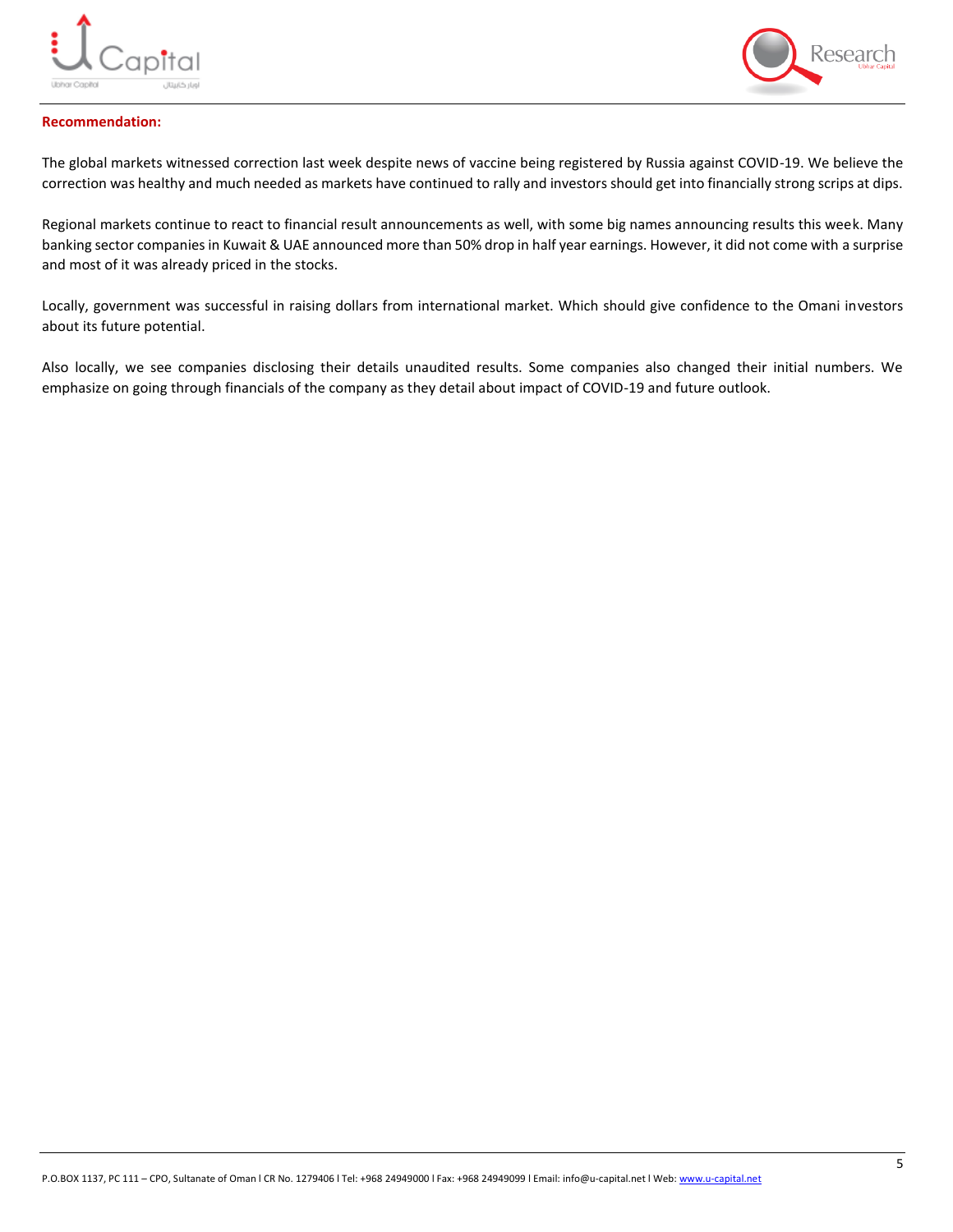# ŧ. )<br>Capital .<br>اوبار کاپیتال



| <b>MSM Summary</b>        | <b>Current Wk</b> | <b>Previous Wk</b> | Change    | w/w             | <b>MTD</b> | <b>YTD</b> |
|---------------------------|-------------------|--------------------|-----------|-----------------|------------|------------|
|                           |                   |                    |           | %               | %          | ℅          |
| U Capital Oman 20 Index   | 783.51            | 783.91             | (0.40)    | $-0.05%$        | 0.83%      | $-6.54%$   |
| U Capital GCC 50 Index    | 1.228.50          | 1.207.30           | 21.20     | 1.76%           | 1.31%      | $-11.81%$  |
| U Capital MENA 200 Index  | 956.50            | 946.50             | 10.00     | 1.06%           | 0.68%      | $-12.76%$  |
| MSM Shariah Index         | 521.53            | 521.05             | 0.48      | 0.09%           | 0.09%      | $-2.71%$   |
| <b>MSM 30</b>             | 3.565.21          | 3.568.10           | (2.89)    | $-0.08%$        | $-0.08%$   | $-10.45%$  |
| Volume (In 000)           | 56.463.10         | 27.803.58          | 28.659.52 | 103.08%         |            |            |
| Value traded (In OMR 000) | 6.112.15          | 4.556.92           | 1.555.23  | 34.13%          |            |            |
| No. of Trades             | 2.330             |                    |           | Volume of Bonds |            | 501.100    |

| <b>Top Equity Gainers</b>        | Price | Chg   | Chg    |
|----------------------------------|-------|-------|--------|
|                                  | OMR   | OMR   | %      |
| OMAN & EMIRATES INV(OM)50%       | 0.047 | 0.009 | 23.68% |
| GALFAR ENGINEERING&CONTRACT      | 0.051 | 0.004 | 8.51%  |
| <b>GULF INVESTMENTS SERVICES</b> | 0.072 | 0.004 | 5.88%  |
| AL-OMANIYA FINANCIAL SERVICE     | 0.076 | 0.004 | 5.56%  |
| AL MADINA INVESTMENT CO          | 0.024 | 0.001 | 4.35%  |

| <b>Top Equity Losers</b>    | Price | Chg      | Chg      |
|-----------------------------|-------|----------|----------|
|                             | OMR   | OMR      | $\%$     |
| ARABIA FALCON INSURANCE CO  | 0.092 | $-0.010$ | $-9.80%$ |
| MUSCAT CITY DESALINATION CO | 0.101 | $-0.009$ | $-8.18%$ |
| AL AHLIA INSURANCE CO SAOC  | 0.342 | $-0.020$ | $-5.52%$ |
| <b>HSBC BANK OMAN</b>       | 0.087 | $-0.005$ | $-5.43%$ |
| RENAISSANCE SERVICES SAOG   | 0.362 | $-0.018$ | $-4.74%$ |

| <b>Top Co. - Value</b>           | Price      | Value      | <b>Mkt Share</b> |
|----------------------------------|------------|------------|------------------|
| Companies                        | <b>OMR</b> | in OMR 000 |                  |
| <b>GULF INVESTMENTS SERVICES</b> | 0.072      | 951.2      | 15.6%            |
| <b>BANKMUSCAT SAOG</b>           | 0.358      | 575.0      | 9.4%             |
| AL MAHA CERAMICS CO SAOC         | 0.201      | 357.4      | 5.8%             |
| GALFAR ENGINEERING&CONTRACT      | 0.051      | 281.8      | 4.6%             |
| <b>HSBC BANK OMAN</b>            | 0.087      | 218.9      | 3.6%             |

| <b>Top Co. - Volume</b>          | Price      | Volume   | <b>Mkt Share</b> |
|----------------------------------|------------|----------|------------------|
| Companies                        | <b>OMR</b> | in 000   |                  |
| <b>GULF INVESTMENTS SERVICES</b> | 0.072      | 12,761.6 | 22.6%            |
| GALFAR ENGINEERING&CONTRACT      | 0.051      | 5,519.7  | 9.8%             |
| OMAN & EMIRATES INV(OM)50%       | 0.047      | 4.559.2  | 8.1%             |
| AL MADINA INVESTMENT CO          | 0.024      | 2,613.0  | 4.6%             |
| <b>HSBC BANK OMAN</b>            | 0.087      | 2.494.9  | 4.4%             |





**Buy Side (In OMR mn)**



| <b>Nationality Trading - Sell</b> |           | <b>OTHER</b>               |
|-----------------------------------|-----------|----------------------------|
|                                   | Value     | S<br><b>ARABS</b><br>13.5% |
|                                   | (OMR 000) | 3.1%                       |
| <b>OMANIS</b>                     | 4,888.6   |                            |
| GCC                               | 211.8     | GCC                        |
| <b>ARABS</b>                      | 187.6     | 3.5%<br><b>OMANI</b>       |
| <b>OTHERS</b>                     | 824.2     | S<br>80.0%                 |

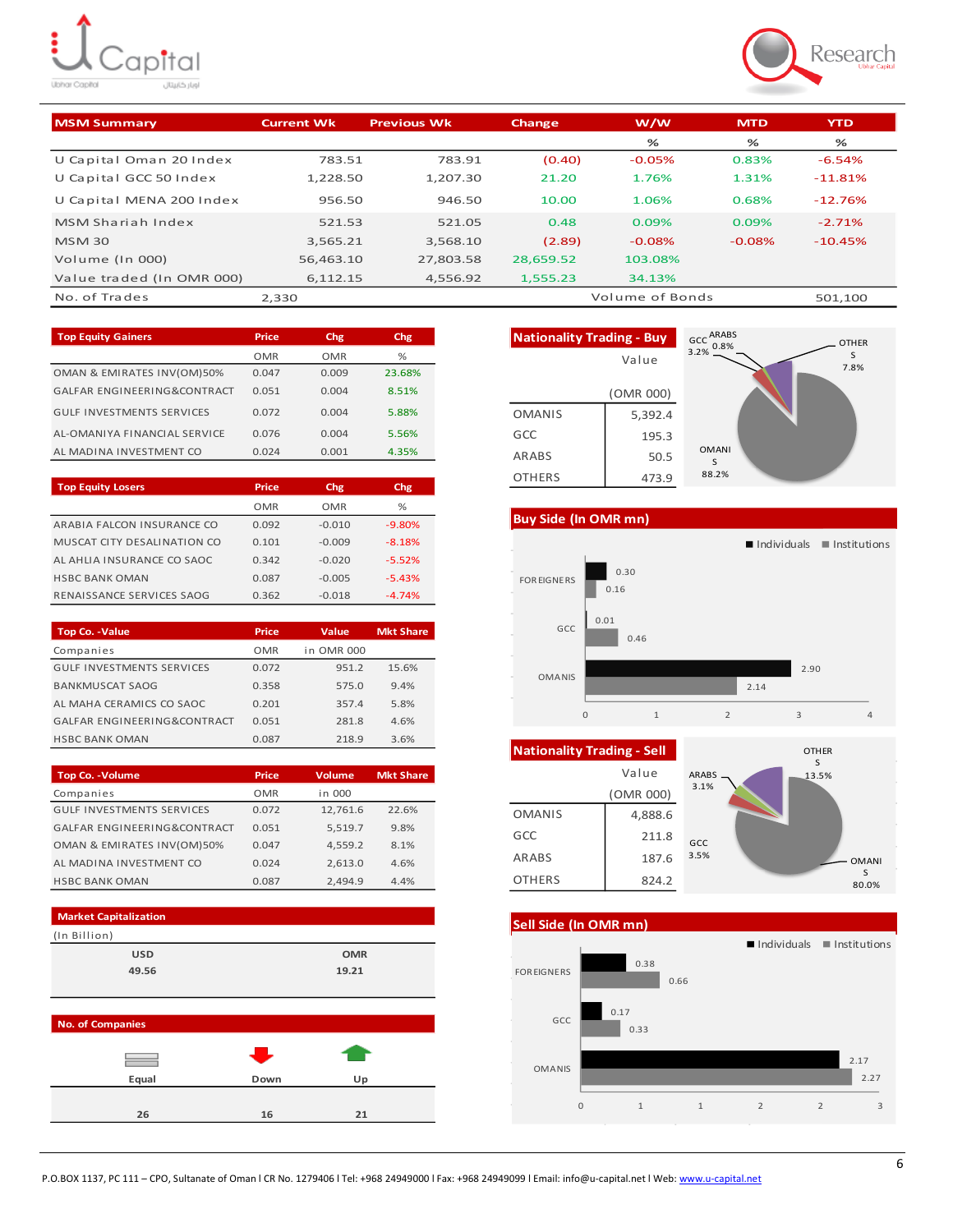# lpital أويار كابيتال United Carolin



#### **MSM 30 Index (RHS) vs. Turnover (LHS)**



| <b>Sector Name</b> | <b>Bloomberg</b> | <b>Current</b> | <b>Previous</b> | <b>Points</b> | <b>WTW</b> | <b>Points</b>  | <b>MTD</b> | <b>Points</b> | <b>YTD</b> |
|--------------------|------------------|----------------|-----------------|---------------|------------|----------------|------------|---------------|------------|
|                    | Code             |                |                 | Daily         | %          | <b>Monthly</b> | ℅          | Yearly        | %          |
| Financial Sector   | <b>BKINV</b>     | 5,688.70       | 5,706.39        | (18)          | $-0.31%$   | (18)           | $-0.3%$    | (661)         | $-10.4%$   |
| Industry Sector    | <b>INDSI</b>     | 3.966.00       | 3.947.28        | 19            | 0.47%      | 19             | 0.5%       | (240)         | $-5.7%$    |
| Services Sector    | <b>SINSI</b>     | 1537.55        | 1538.51         |               | $-0.06%$   | (1)            | $-0.1%$    | (359)         | $-18.9%$   |

Source: M SM , Bloomberg

| <b>Main Indicators - Sectors</b> | <b>Beta</b> | 52-Week  | 52-Week  |              |        |
|----------------------------------|-------------|----------|----------|--------------|--------|
|                                  |             | High     | Low      | Div. Yield % | P/B(x) |
| <b>MSM30</b>                     |             | 4,200.65 | 3,367.32 | 13.9%        | 0.37   |
| Financial Sector                 | 0.48        | 6,631.83 | 5,311.43 | 13.4%        | 0.34   |
| Industry Sector                  | 0.47        | 4,633.75 | 3,801.04 | 10.0%        | 0.27   |
| Services Sector                  | 0.47        | 1,980.47 | 1.534.20 | 25.2%        | 0.28   |

Source: Bloomberg

### **Oman Government Bonds**

| <b>GDB</b> Issue | <b>Maturity Date</b> | <b>Issue Value OMR</b> | Coupon | <b>Listing Date</b> |
|------------------|----------------------|------------------------|--------|---------------------|
| 46               | 2/23/2025            | 200,000,000            | 4.50%  | 04/03/2015          |
| 47               | 8/9/2020             | 300,000,000            | 3.00%  | 11/08/2015          |
| 48               | 2/22/2021            | 100,000,000            | 3.50%  | 24/02/2016          |
| 49               | 4/25/2023            | 100,000,000            | 1.00%  | 04/05/2016          |
| 50               | 10/3/2022            | 100,000,000            | 5.00%  | 13/10/2016          |
| 51               | 12/27/2026           | 150,000,000            | 5.50%  | 01/01/2017          |
| 52               | 2/20/2024            | 150,000,000            | 5.00%  | 26/02/2017          |
| 53               | 5/15/2023            | 150,000,000            | 5.25%  | 21/05/2017          |
| 54               | 9/20/2027            | 150,000,000            | 5.75%  | 25/09/2017          |
| 55               | 12/19/2024           | 150,000,000            | 5.25%  | 24/12/2017          |
| 56               | 3/21/2028            | 150,000,000            | 6.00%  | 25/03/2018          |
| 57               | 6/28/2023            | 100,000,000            | 4.75%  | 03/07/2018          |
| 58               | 9/25/2025            | 150,000,000            | 5.75%  | 26/09/2018          |
| 59               | 12/18/2023           | 100,000,000            | 5.00%  | 23/12/2018          |
| 60               | 28/04/2026           | 100,000,000            | 5.75%  | 4/28/2019           |
| 61               | 23/07/2024           | 100,000,000            | 5.25%  | 7/23/2019           |
| 62               | 26/12/2029           | 200,000,000            | 5.55%  | 12/26/2019          |
| 63               | 10/12/2026           | 200,000,000            | 5.50%  | 12/10/2019          |
|                  |                      |                        |        |                     |

Source: M SM , Bloomberg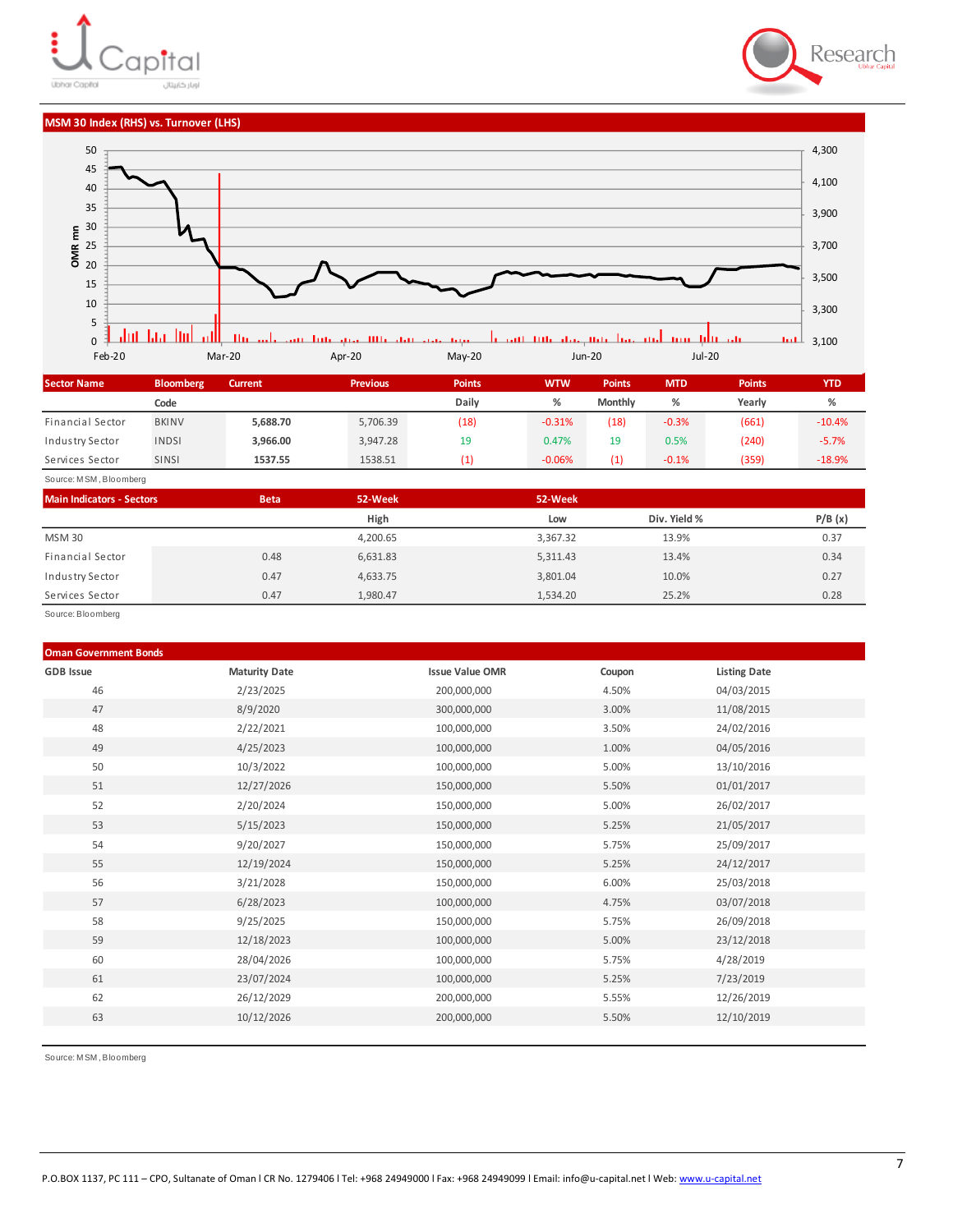



### **MSM 30**

| <b>Company Name</b>              | <b>M.Cap</b><br>(OMR mn) | <b>Price</b><br>(OMR) | <b>YTD</b><br>(%) | <b>Beta</b><br>(x) | (OMR 000) | 6m Avg. Val 6m Avg. Vol<br>(000) | P/E(x)<br>(x) | P/Bv(x)<br>(x) | <b>ROE</b><br>(%) | <b>ROA</b><br>(%) |
|----------------------------------|--------------------------|-----------------------|-------------------|--------------------|-----------|----------------------------------|---------------|----------------|-------------------|-------------------|
| <b>BANKMUSCAT SAOG</b>           | 1,163.3                  | 0.358                 | $-13.4%$          | 1.16               | 345.68    | 963                              | 6.27          | 0.62           | 9.9%              | 1.5%              |
| OMAN TELECOMMUNICATIONS CO       | 459.0                    | 0.612                 | 2.0%              | 1.26               | 110.54    | 174                              | 5.91          | 0.81           | 13.8%             | 1.0%              |
| <b>BANK DHOFAR SAOG</b>          | 299.6                    | 0.100                 | $-18.7%$          | 1.08               | 33.24     | 224                              | 9.91          | 0.56           | 5.7%              | 0.7%              |
| <b>OOREDOO</b>                   | 261.7                    | 0.402                 | $-23.3%$          | 1.08               | 60.31     | 140                              | 7.67          | 1.00           | 13.0%             | 7.7%              |
| NATIONAL BANK OF OMAN SAOG       | 274.8                    | 0.169                 | $-8.2%$           | 0.95               | 75.39     | 438                              | 5.34          | 0.63           | 11.7%             | 1.4%              |
| <b>OMINVEST</b>                  | 273.0                    | 0.338                 | $-0.6%$           | 0.80               | 429.30    | 1,150                            | 8.50          | 1.42           | 16.7%             | 1.1%              |
| <b>HSBC BANK OMAN</b>            | 174.0                    | 0.087                 | $-28.1%$          | 0.77               | 18.81     | 202                              | 5.94          | 0.49           | 8.3%              | 1.1%              |
| SOHAR INTERNATIONAL BANK         | 226.4                    | 0.093                 | $-12.9%$          | 1.22               | 20.78     | 240                              | 6.58          | 0.67           | 10.2%             | 1.0%              |
| AHLI BANK                        | 214.5                    | 0.130                 | 5.0%              | 0.78               | 17.57     | 139                              | 6.91          | 0.81           | 11.7%             | 1.2%              |
| SEMBCORP SALALAH POWER & WAT     | 105.0                    | 0.110                 | $-18.5%$          | 0.57               | 7.19      | 67                               | 6.98          | 1.04           | 14.8%             | 4.6%              |
| PHOENIX POWER CO SAOC            | 80.4                     | 0.055                 | $-16.7%$          | 0.86               | 5.92      | 103                              | 5.54          | 0.45           | 8.2%              | 2.4%              |
| <b>BANK NIZWA</b>                | 148.5                    | 0.099                 | 4.2%              | 0.85               | 55.28     | 546                              | 14.59         | 1.00           | 6.9%              | 1.0%              |
| SHELL OMAN MARKETING             | 85.1                     | 0.840                 | $-30.0%$          | 0.49               | 10.19     | 10                               | 7.26          | 1.48           | 20.4%             | 7.0%              |
| RENAISSANCE SERVICES SAOG        | 85.6                     | 0.362                 | $-24.3%$          | 1.19               | 46.96     | 98                               | 6.73          | 1.46           | 21.7%             | 6.1%              |
| OMAN CEMENT CO                   | 76.1                     | 0.230                 | $-2.1%$           | 1.04               | 9.25      | 38                               | 18.96         | 0.51           | 2.7%              | 2.3%              |
| <b>OMAN FLOUR MILLS</b>          | 124.7                    | 0.792                 | 32.0%             | 0.26               | 28.66     | 39                               | 20.04         | 1.63           | 8.1%              | 5.5%              |
| OMAN REFRESHMENT CO              | 48.0                     | 0.960                 | $-20.0%$          | 0.48               | 1.31      | 1                                | 5.68          | 0.76           | 13.4%             | 9.8%              |
| RAYSUT CEMENT CO                 | 60.8                     | 0.304                 | $-28.6%$          | 1.58               | 36.90     | 97                               | 26.91         | 0.42           | 1.5%              | 0.9%              |
| GALFAR ENGINEERING&CONTRACT      | 64.1                     | 0.051                 | $-26.1%$          | 1.34               | 17.60     | 352                              | nm            | 0.31           | $-13.0%$          | $-2.1%$           |
| AL SUWADI POWER                  | 39.3                     | 0.055                 | $-6.8%$           | 0.87               | 11.25     | 200                              | 3.97          | 0.45           | 11.2%             | 3.3%              |
| AL-ANWAR CERAMIC TILES CO        | 45.0                     | 0.152                 | 13.4%             | 1.46               | 68.59     | 491                              | 22.24         | 1.19           | 5.4%              | 4.7%              |
| MUSCAT FINANCE                   | 15.1                     | 0.049                 | $-3.9%$           | 1.11               | 3.23      | 62                               | 34.92         | 0.37           | 1.1%              | 0.3%              |
| AL ANWAR HOLDINGS SAOG           | 13.8                     | 0.069                 | $-15.9%$          | 1.09               | 39.13     | 526                              | 77.97         | 0.42           | 0.5%              | 0.3%              |
| OMAN INVESTMENT & FINANCE        | 16.8                     | 0.084                 | $-22.9%$          | 1.35               | 28.81     | 300                              | 4.54          | 0.54           | 12.0%             | 3.4%              |
| AL MADINA TAKAFUL CO SAOC        | 13.1                     | 0.075                 | $-5.1%$           | 1.07               | 35.14     | 485                              | 14.37         | 0.56           | 3.9%              | 3.7%              |
| <b>GULF INVESTMENTS SERVICES</b> | 13.8                     | 0.072                 | 9.1%              | 1.58               | 34.43     | 534                              | nm            | 0.29           | $-15.2%$          | $-11.8%$          |
| AL MAHA PETROLEUM PRODUCTS M     | 34.5                     | 0.500                 | $-31.3%$          | 0.42               | 5.86      | 10                               | 10.12         | 0.76           | 7.5%              | 2.3%              |
| AL SHARQIYA INVEST HOLDING       | 6.3                      | 0.070                 | $-9.1%$           | 1.42               | 10.72     | 140                              | 12.50         | 0.52           | 4.2%              | 3.2%              |
| OMAN FISHERIES CO                | 11.3                     | 0.090                 | 11.1%             | 0.69               | 14.70     | 172                              | nm            | 1.09           | $-35.1%$          | $-24.0%$          |
| AL BATINAH POWER                 | 35.8                     | 0.053                 | $-8.6%$           | 0.83               | 16.10     | 291                              | 3.67          | 0.44           | 11.9%             | 3.7%              |

*Source: MSM, Bloomberg*

*nm = not meaningful*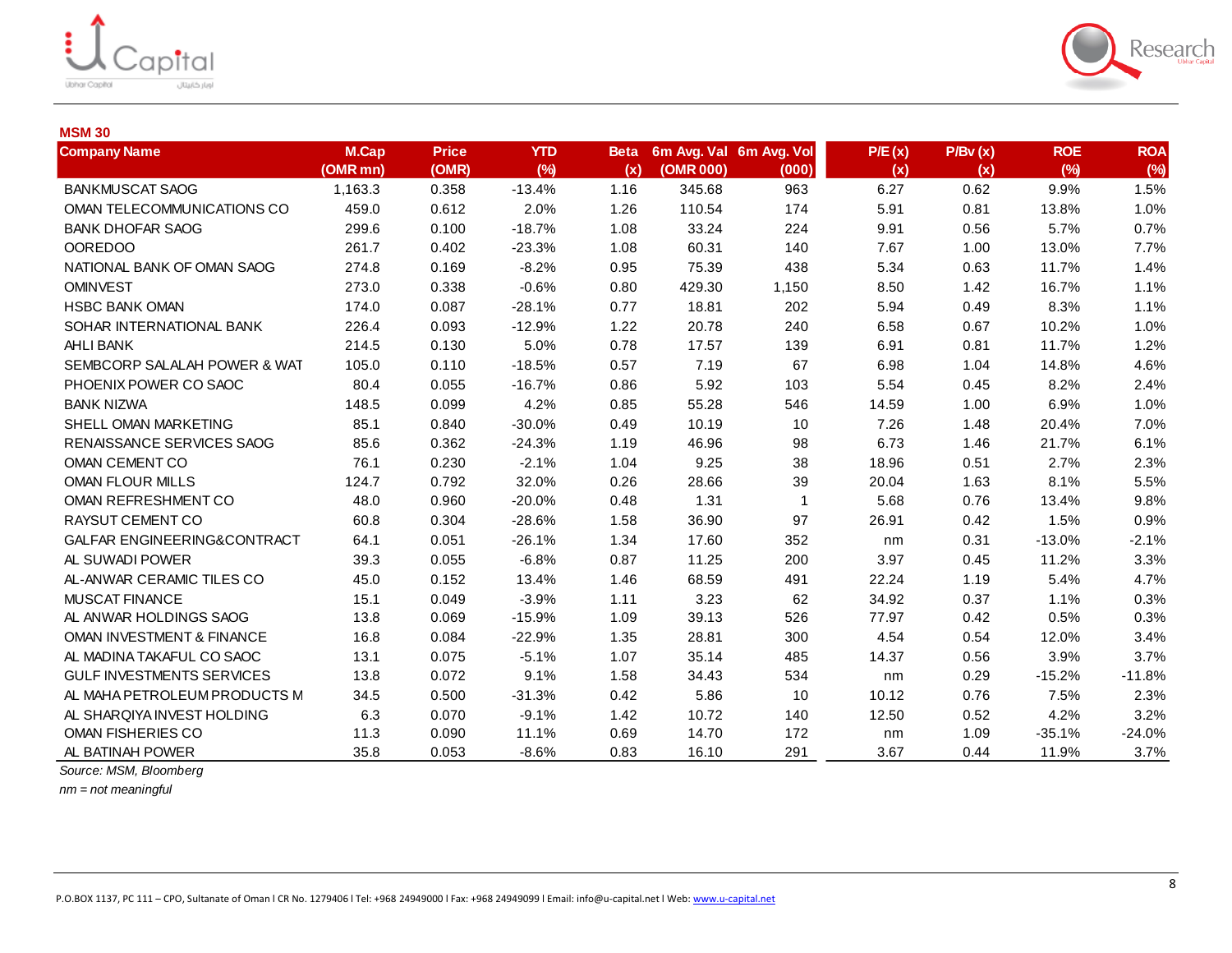



### **MSM Shariah Compliant Companies**

| <b>Company Name</b>                 | M.Cap    | <b>Price</b> | <b>YTD</b> | <b>Beta</b> |                          | 6m Avg. Val 6m Avg. Vol | P/E(x) | P/Bv(x) | <b>ROE</b> | <b>ROA</b> |
|-------------------------------------|----------|--------------|------------|-------------|--------------------------|-------------------------|--------|---------|------------|------------|
|                                     | (OMR mn) | (OMR)        | (%)        | (x)         | (OMR 000)                | (000)                   | (x)    | (x)     | (%)        | (%)        |
| <b>OOREDOO</b>                      | 261.7    | 0.402        | $-23.3%$   | 1.08        | 60.31                    | 140                     | 7.67   | 1.00    | 13.0%      | 7.7%       |
| <b>BANK NIZWA</b>                   | 148.5    | 0.099        | 4.2%       | 0.85        | 55.28                    | 546                     | 14.59  | 1.00    | 6.9%       | 1.0%       |
| SHELL OMAN MARKETING                | 85.1     | 0.840        | $-30.0%$   | 0.49        | 10.19                    | 10                      | 7.26   | 1.48    | 20.4%      | 7.0%       |
| SALALAH PORT SERVICES               | 107.9    | 0.600        | 0.0%       | 0.33        | 0.01                     | 0                       | 19.02  | 1.75    | 9.2%       | 5.0%       |
| OMAN FLOUR MILLS                    | 124.7    | 0.792        | 32.0%      | 0.26        | 28.66                    | 39                      | 20.04  | 1.63    | 8.1%       | 5.5%       |
| <b>DHOFAR TOURISM</b>               | 13.7     | 0.490        | 0.0%       | 0.33        | $\overline{\phantom{a}}$ |                         | 10.32  | 0.27    | 2.6%       | 2.3%       |
| OMAN CABLES INDUSTRY                | 42.0     | 0.468        | $-13.3%$   | 0.39        | 1.76                     | 3                       | 6.02   | 0.40    | 6.7%       | 5.2%       |
| A'SAFFA FOODS SAOG                  | 71.8     | 0.598        | 0.0%       | 0.34        | 0.00                     | 0                       | 37.09  | 1.74    | 4.7%       | 2.3%       |
| AL KAMIL POWER CO                   | 32.7     | 0.340        | 9.7%       | 0.30        | 2.89                     | 8                       | 9.19   | 1.10    | 12.0%      | 10.5%      |
| AL JAZEERA SERVICES                 | 38.3     | 0.172        | 14.7%      | 1.40        | 25.55                    | 143                     | 6.42   | 0.59    | 9.3%       | 8.1%       |
| <b>OMAN CHROMITE</b>                | 10.9     | 3.640        | 0.0%       | 0.33        |                          |                         | 31.53  | 2.66    | 8.4%       | 7.7%       |
| SAHARA HOSPITALITY                  | 21.0     | 3.115        | 0.0%       | 0.24        | 0.00                     | 0                       | 7.50   | 0.91    | 12.1%      | 9.9%       |
| OMAN EDUCATION & TRAINING IN        | 13.6     | 0.194        | $-11.0%$   | 0.39        | 1.48                     | 8                       | 36.58  | 0.83    | 2.3%       | 0.9%       |
| AL MADINA TAKAFUL CO SAOC           | 13.1     | 0.075        | $-5.1%$    | 1.07        | 35.14                    | 485                     | 14.37  | 0.56    | 3.9%       | 3.7%       |
| <b>TAKAFUL OMAN</b>                 | 11.2     | 0.112        | $-10.4%$   | 0.26        | 7.04                     | 57                      | 4.01   | 0.53    | 13.2%      | 13.1%      |
| GULF MUSHROOM COMPANY               | 11.6     | 0.306        | 0.0%       | 0.33        | 0.00                     | 0                       | 19.30  | 1.63    | 8.5%       | 3.7%       |
| SALALAH MILLS CO                    | 28.3     | 0.566        | 13.2%      | 0.42        | 1.80                     | 3                       | 17.87  | 0.88    | 4.9%       | 2.6%       |
| AL MAHA CERAMICS CO SAOC            | 11.1     | 0.201        | 5.8%       | 0.41        | 3.21                     | 17                      | 10.93  | 1.15    | 10.5%      | 7.9%       |
| OMAN FISHERIES CO                   | 11.3     | 0.090        | 11.1%      | 0.69        | 14.70                    | 172                     | nm     |         | $-35.1%$   | $-24.0%$   |
| <b>GULF INTERNATIONAL CHEMICALS</b> | 2.2      | 0.103        | $-6.4%$    | 0.79        | 1.68                     | 16                      | 15.30  | 0.78    | 5.1%       | 4.5%       |
| DHOFAR BEVERAGES CO                 | 5.2      | 0.260        | 0.0%       | 0.33        | 0.00                     | 0                       | nm     | 1.41    | $-4.2%$    | $-2.8%$    |
| <b>OMAN PACKAGING</b>               | 9.4      | 0.290        | 7.4%       | 0.24        | 1.58                     | 5                       | 8.34   | 1.28    | 15.3%      | 11.0%      |
| NATIONAL BISCUIT INDUSTRIES         | 3.9      | 3.920        | 0.0%       | 0.33        | $\overline{\phantom{a}}$ |                         | 4.35   | 0.64    | 14.7%      | 9.5%       |
| <b>CONSTRUCTION MATERIALS IND</b>   | 2.6      | 0.030        | $-16.7%$   | 0.63        | 0.45                     | 15                      | 17.59  | 0.43    | 2.5%       | 1.9%       |
| <b>COMPUTER STATIONERY INDS</b>     | 2.6      | 0.260        | 0.0%       | 0.33        |                          |                         | nm     | 1.15    | $-3.6%$    | $-2.9%$    |

*Source: MSM, Bloomberg nm = not meaningful*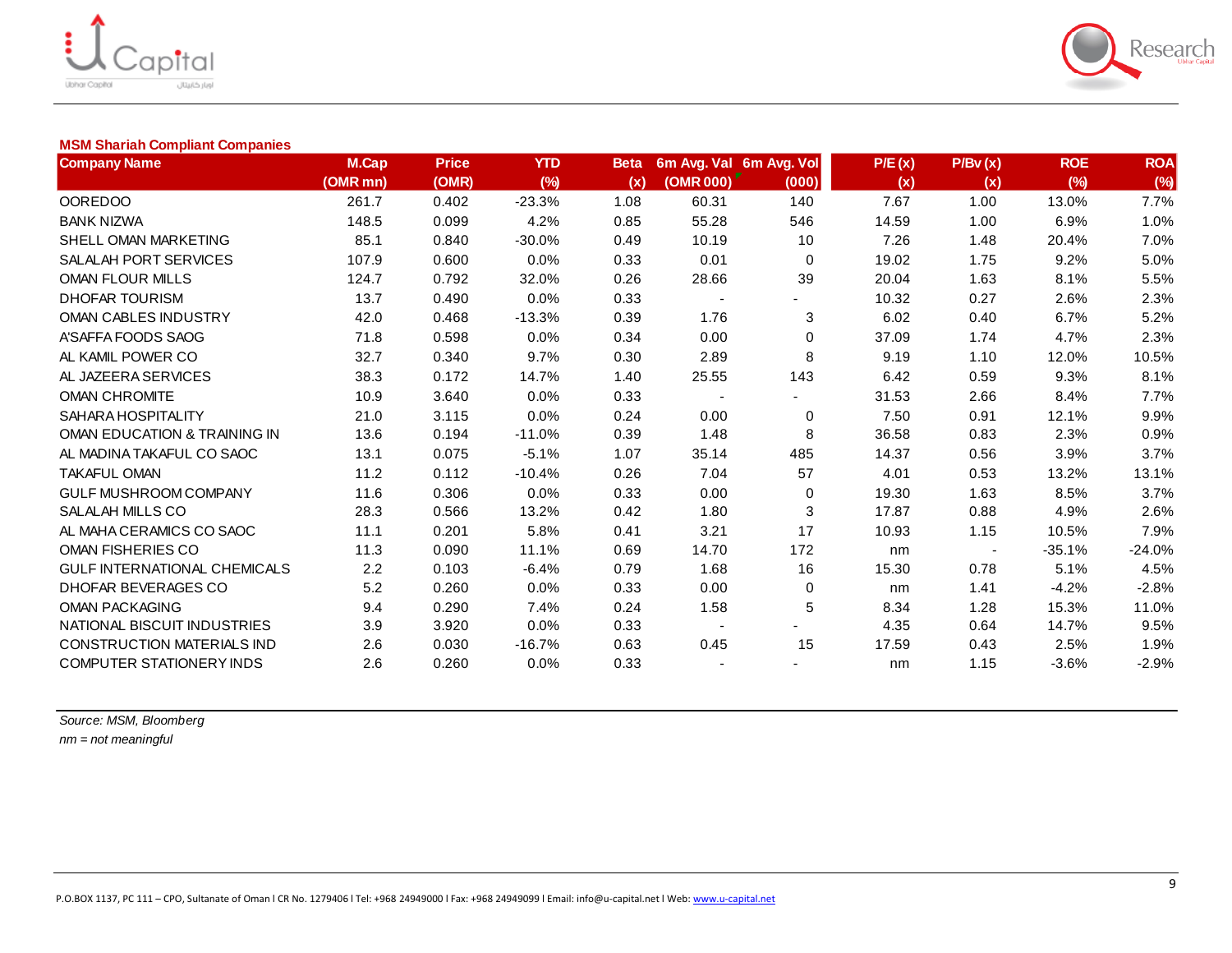



### **Top 30 GCC Companies by Market Capitalization**

| <b>Company Name</b>              | M.Cap    | <b>Price</b> | <b>YTD</b> | <b>Beta</b> | 6m Avg. Val 6m Avg. Vol              |        | P/E(x) | P/Bv(x) | <b>ROE</b> | <b>ROA</b> |
|----------------------------------|----------|--------------|------------|-------------|--------------------------------------|--------|--------|---------|------------|------------|
|                                  | (USD bn) | (LCY)        | (%)        | (x)         | $(LCY$ mn) <sup><math>r</math></sup> | (000)  | (x)    | (x)     | (%)        | (%)        |
| SAUDI ARABIAN OIL CO             | 1,786.5  | 33.500       | $-5.0%$    | na          | 251.8                                | 7,986  | 20.25  | 6.47    | 32.0%      | 22.1%      |
| SAUDI BASIC INDUSTRIES CORP      | 71.0     | 88.800       | $-5.4%$    | 1.07        | 2,299.3                              | 19,372 | 47.89  | 1.58    | 3.3%       | 1.8%       |
| SAUDI TELECOM CO                 | 51.5     | 96.500       | $-5.2%$    | 0.84        | 109.2                                | 1,188  | 18.10  | 3.12    | 17.3%      | 9.0%       |
| AL RAJHI BANK                    | 42.0     | 63.000       | $-3.7%$    | 0.99        | 402.6                                | 7,129  | 15.50  | 3.08    | 19.8%      | 2.6%       |
| FIRST ABU DHABI BANK PJSC        | 32.9     | 11.080       | $-26.9%$   | 1.30        | 35.3                                 | 3,156  | 9.66   | 1.25    | 12.9%      | 1.5%       |
| QATAR NATIONAL BANK              | 45.8     | 18.180       | $-11.7%$   | 1.14        | 53.6                                 | 3,000  | 11.70  | 2.28    | 19.5%      | 1.5%       |
| NATIONAL COMMERCIAL BANK         | 29.8     | 37.200       | $-24.5%$   | 1.22        | 97.6                                 | 2,653  | 9.79   | 1.80    | 18.4%      | 2.2%       |
| <b>EMIRATES TELECOM GROUP CO</b> | 39.4     | 16.620       | 1.6%       | 0.85        | 26.7                                 | 1,739  | 16.63  | 3.10    | 18.6%      | 6.8%       |
| <b>INDUSTRIES QATAR</b>          | 14.5     | 8.800        | $-14.4%$   | 1.20        | 13.0                                 | 1,672  | 20.68  | 1.56    | 7.5%       | 7.2%       |
| SAMBA FINANCIAL GROUP            | 14.3     | 26.800       | $-17.4%$   | 1.35        | 46.4                                 | 1,975  | 13.45  | 1.18    | 8.8%       | 1.6%       |
| SAUDI ELECTRICITY CO             | 17.2     | 15.520       | $-23.2%$   | 0.78        | 36.0                                 | 2,239  | 46.60  | 0.88    | 1.9%       | 0.3%       |
| RIYAD BANK                       | 13.8     | 17.280       | $-28.0%$   | 1.17        | 43.1                                 | 2,566  | 9.25   | 1.28    | 13.8%      | 2.1%       |
| SAUDI ARABIAN MINING CO          | 12.3     | 37.400       | $-15.8%$   | 1.16        | 23.4                                 | 671    | nm     | 1.50    | $-2.4%$    | $-0.8%$    |
| <b>EMIRATES NBD PJSC</b>         | 16.8     | 9.750        | $-25.0%$   | 1.27        | 38.0                                 | 4,262  | 4.25   | 0.85    | 20.1%      | 2.1%       |
| SAUDI BRITISH BANK               | 13.4     | 24.460       | $-29.5%$   | 1.35        | 24.3                                 | 1,056  | 17.76  | 0.90    | 5.0%       | 1.1%       |
| <b>ALMARAICO</b>                 | 14.3     | 53.500       | 8.1%       | 0.83        | 30.7                                 | 624    | 29.53  | 3.65    | 12.4%      | 5.5%       |
| <b>EMIRATES ISLAMIC BANK</b>     | 11.6     | 7.830        | $-21.6%$   | 0.52        | 0.0                                  | 0      | 40.07  | 5.12    | 12.8%      | 1.6%       |
| ABU DHABI COMMERCIAL BANK        | 9.7      | 5.100        | $-35.6%$   | 1.03        | 21.8                                 | 4,433  | 7.41   | 0.71    | 9.6%       | 1.2%       |
| <b>BANQUE SAUDI FRANSI</b>       | 10.3     | 32.200       | $-15.0%$   | 1.18        | 25.7                                 | 889    | 12.46  | 1.18    | 9.5%       | 1.7%       |
| YANBU NATIONAL PETROCHEMICAL     | 8.1      | 54.200       | $-3.0%$    | 0.93        | 29.3                                 | 617    | 27.98  | 1.89    | 6.8%       | 6.0%       |
| <b>EZDAN HOLDING GROUP</b>       | 10.1     | 1.394        | 126.7%     | 0.76        | 26.8                                 | 33,130 | 119.55 | 1.17    | 1.0%       | 0.6%       |
| QATAR ISLAMIC BANK               | 10.4     | 16.130       | 5.2%       | 1.08        | 12.5                                 | 820    | 12.47  | 2.22    | 17.8%      | 1.9%       |
| <b>ALINMA BANK</b>               | 8.1      | 15.180       | $-20.2%$   | 1.05        | 292.1                                | 19,111 | 11.98  | 1.35    | 11.3%      | 1.9%       |
| ARAB NATIONAL BANK               | 7.8      | 19.580       | $-28.5%$   | 1.23        | 19.4                                 | 976    | 9.71   | 1.04    | 10.7%      | 1.6%       |
| <b>DUBAI ISLAMIC BANK</b>        | 7.7      | 3.890        | $-29.4%$   | 0.86        | 34.1                                 | 8,592  | 5.62   | 1.10    | 19.6%      | 2.2%       |
| SAUDI ARABIAN FERTILIZER CO      | 9.4      | 84.400       | 8.9%       | 0.81        | 25.0                                 | 355    | 23.86  | 4.40    | 18.4%      | 15.3%      |
| <b>EMAAR PROPERTIES PJSC</b>     | 5.4      | 2.780        | $-30.8%$   | 1.28        | 44.0                                 | 16,639 | 3.21   | 0.37    | 11.4%      | 5.3%       |
| JABAL OMAR DEVELOPMENT CO        | 6.7      | 27.100       | $-0.2%$    | 1.03        | 46.6                                 | 1,840  | nm     | 2.73    | $-4.3%$    | $-1.4%$    |
| KINGDOM HOLDING CO               | 6.7      | 6.820        | $-9.7%$    | 0.68        | 2.5                                  | 372    | 60.15  | 0.80    | 1.3%       | 0.9%       |
| MASRAF AL RAYAN                  | 8.2      | 4.022        | 1.6%       | 0.77        | 21.6                                 | 5,589  | 13.85  | 2.17    | 15.7%      | 2.0%       |

*Source: MSM, Bloomberg (At 3:00pm Muscat Time)*